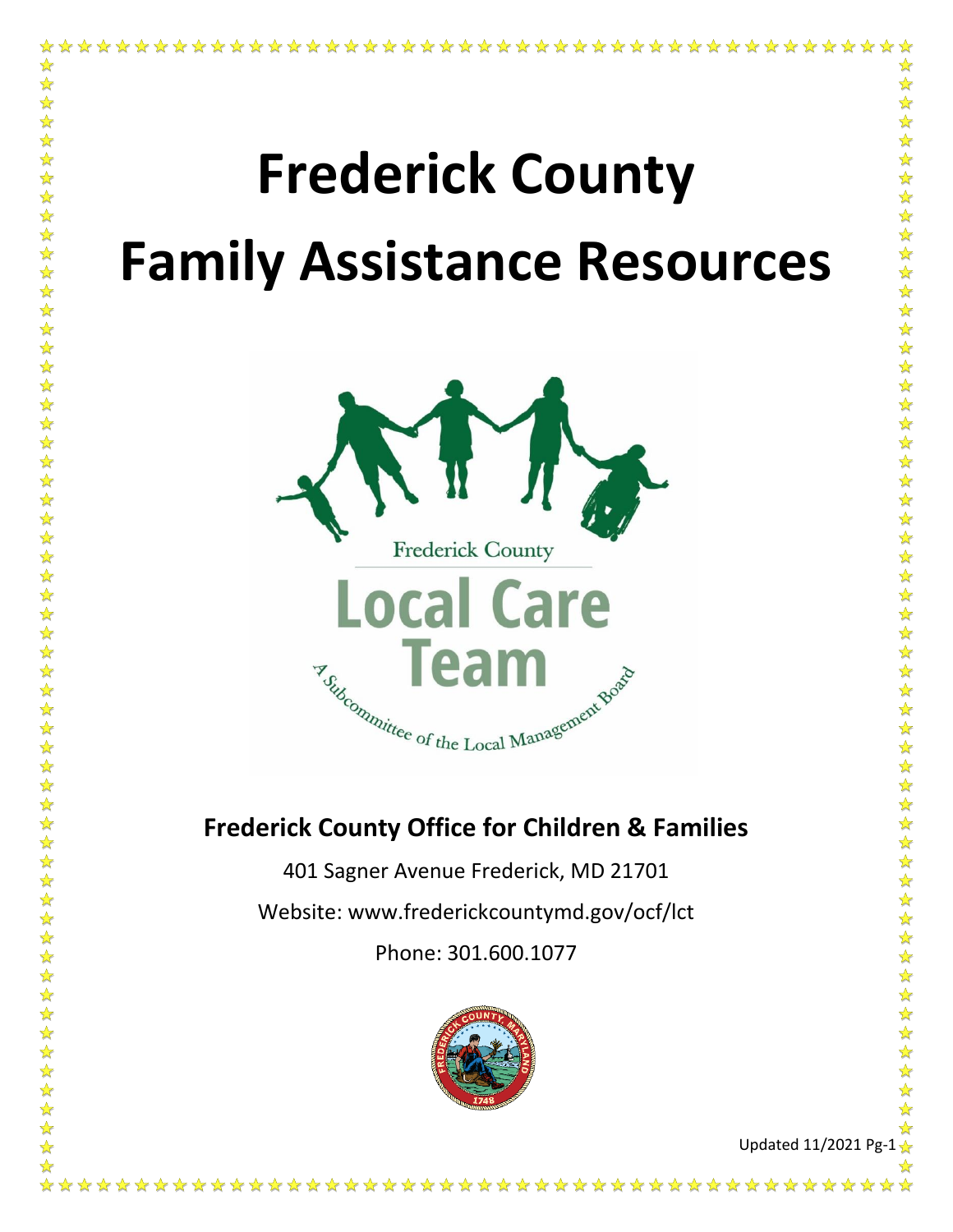# **Family Assistance**

### **For an all-inclusive list of Frederick County Resources, call the 2-1-1 Call Center**

#### **Behavioral Health/Substance Abuse Disorder Services/Support & Peer Groups**

Community Resource Hotline: 2-1-1

Frederick County Health Department- Behavioral Health 350 Montevue Ln, Frederick, MD 21702 [Phone:](https://www.google.com/search?site=async/lcl_akp&q=frederick+county+health+department+phone&ludocid=11856623963305109735&sa=X&ved=2ahUKEwjCkNaxtOrdAhVpRN8KHfZ0AdAQ6BMwBnoECAEQPQ) [301.600.1029](https://www.google.com/search?tbm=lcl&ei=Vce0W-uxBI2O5wKiwYGoBA&q=frederick+county+health+department&oq=frederick+county+health+department&gs_l=psy-ab.3..35i39k1l2j0l8.252851.260065.0.260248.32.25.6.0.0.0.161.2372.16j9.25.0....0...1.1.64.psy-ab..1.31.2418...0i67k1j0i20i263i264k1j0i20i264k1j0i131k1j0i131i67k1j0i20i263k1j33i160k1j0i13k1j0i13i30k1j0i8i13i30k1j0i22i30k1j35i304i39k1.0.FBnDEYIQnAg)

Frederick County Local Care Team (Hours: Mon-Fri 8-4pm) 401 Sagner Avenue Frederick, MD 20701 Phone: 301.600.1420

Mental Health Association (General hours: Mon-Fri 9-8p; Walk-in hours: 12-8pm, Mon-Fri; 12-4, weekends) 226 S. Jefferson Street Frederick, MD 21701 [Phone:](https://www.google.com/search?site=async/lcl_akp&q=mental+health+management+agency+phone&ludocid=12490626085144174066&sa=X&ved=2ahUKEwiE8oi9tOrdAhVjh-AKHdLDDXYQ6BMwBXoECAEQLw) [301.6](https://www.google.com/search?tbm=lcl&ei=Wsi0W6-qE82L5wLBpYXoBQ&q=mental+health+management+agency&oq=mental+health&gs_l=psy-ab.3.0.35i39k1l2j0i20i263i264k1j0i67k1j0i131i67k1j0i67k1j0i131i67k1l2j0i131k1j0.20820.21857.0.22956.13.11.0.0.0.0.160.1159.5j6.11.0....0...1.1.64.psy-ab..2.11.1156...0i20i264k1j0i10i67k1.0.-_fiSunvPBQ)63.0011

• Systems Navigation- care coordination

Suicide Prevention 1.800.273.TALK (8255) to chat Text 741741 for crisis support (free, 24 hours/day); trained Crisis Counselor

#### **Care Management/Consumer Services**

Developmental Disabilities Administration (DDA) 1360 Marshall Street Hagerstown, MD 21740 Phone: 240.313.3870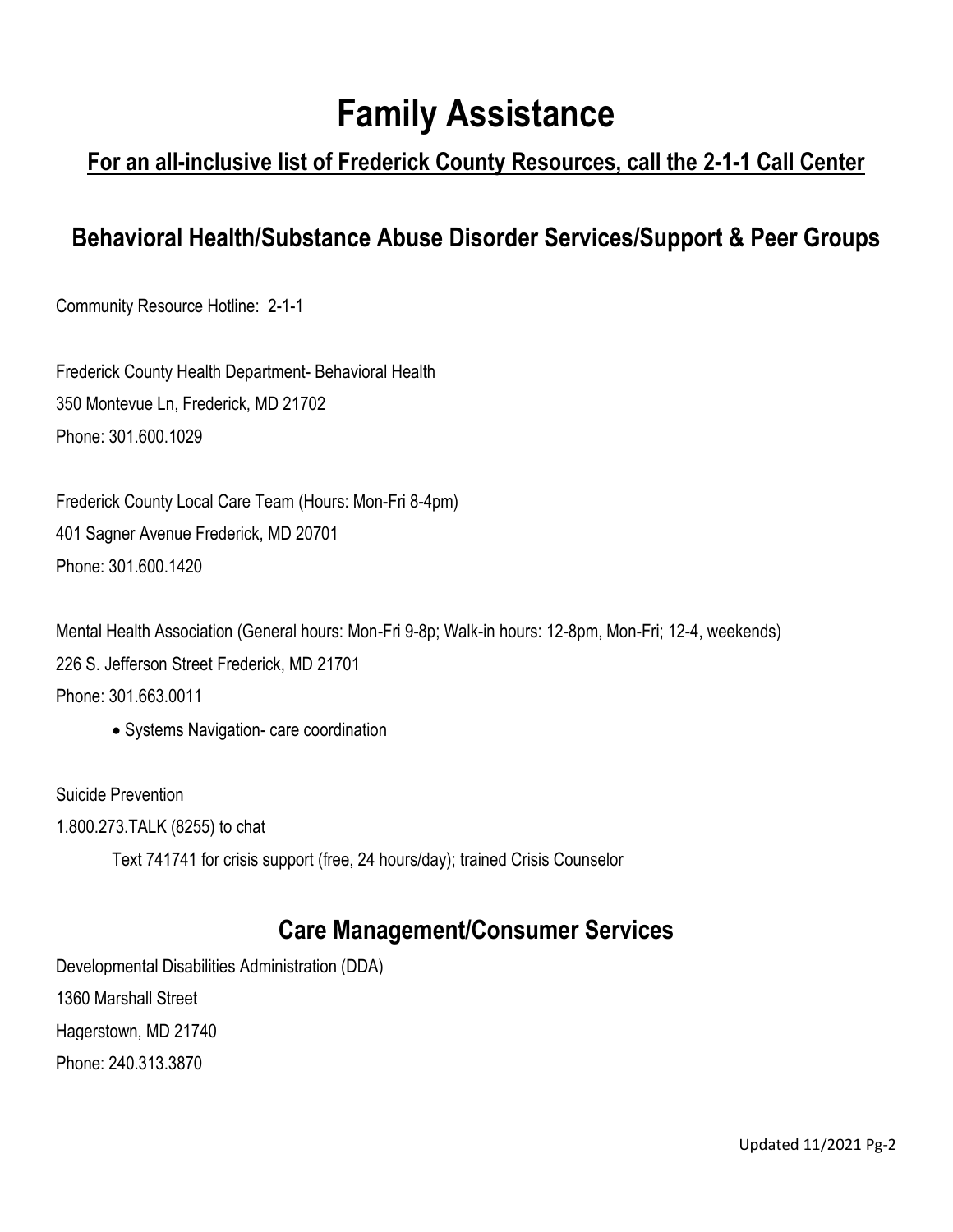Frederick County Department of Social Services (Hours: Mon-Fri 8-4:30p) 1888 N. Market St, Frederick, MD 21701 [Phone:](https://www.google.com/search?site=async/lcl_akp&q=frederick+county+department+of+social+services+phone&ludocid=15178908026755231975&sa=X&ved=2ahUKEwioz5jtr-rdAhWwhOAKHfxtAewQ6BMwBnoECAEQPQ) [301.600.4555](https://www.google.com/search?ei=dMO0W9KNHoGt5wKEn7OIDQ&q=department%20of%20social%20services&oq=department+of+social+services&gs_l=psy-ab.3..0i20i264l2j0l8.21969.31003..31165...7.0..0.113.2528.37j1......0....1..gws-wiz.......35i39j0i67j0i131j0i131i20i264j0i131i67j0i10.flr5Spaow40&npsic=0&rflfq=1&rlha=0&rllag=39427548,-77399953,1909&tbm=lcl&rldimm=15178908026755231975&ved=2ahUKEwikhtfqr-rdAhVrtlkKHbTZC_UQvS4wAnoECAAQIQ&rldoc=1&tbs=lrf:!2m1!1e2!2m1!1e3!3sIAE,lf:1,lf_ui:2)

Frederick County Health Department (Hours: Mon-Fri 8-5p) 350 Montevue Ln, Frederick, MD 21702 [Phone:](https://www.google.com/search?site=async/lcl_akp&q=frederick+county+health+department+phone&ludocid=11856623963305109735&sa=X&ved=2ahUKEwjCkNaxtOrdAhVpRN8KHfZ0AdAQ6BMwBnoECAEQPQ) [301.600.1029](https://www.google.com/search?tbm=lcl&ei=Vce0W-uxBI2O5wKiwYGoBA&q=frederick+county+health+department&oq=frederick+county+health+department&gs_l=psy-ab.3..35i39k1l2j0l8.252851.260065.0.260248.32.25.6.0.0.0.161.2372.16j9.25.0....0...1.1.64.psy-ab..1.31.2418...0i67k1j0i20i263i264k1j0i20i264k1j0i131k1j0i131i67k1j0i20i263k1j33i160k1j0i13k1j0i13i30k1j0i8i13i30k1j0i22i30k1j35i304i39k1.0.FBnDEYIQnAg)

Mental Health Association & Walk-in Clinic (General hours: Mon-Fri 9-8p; Walk-in hours: 12-8pm, Mon-Fri; 12-4, weekends) 226 S. Jefferson Street Frederick, MD 21701 [Phone:](https://www.google.com/search?site=async/lcl_akp&q=mental+health+management+agency+phone&ludocid=12490626085144174066&sa=X&ved=2ahUKEwiE8oi9tOrdAhVjh-AKHdLDDXYQ6BMwBXoECAEQLw) [301.6](https://www.google.com/search?tbm=lcl&ei=Wsi0W6-qE82L5wLBpYXoBQ&q=mental+health+management+agency&oq=mental+health&gs_l=psy-ab.3.0.35i39k1l2j0i20i263i264k1j0i67k1j0i131i67k1j0i67k1j0i131i67k1l2j0i131k1j0.20820.21857.0.22956.13.11.0.0.0.0.160.1159.5j6.11.0....0...1.1.64.psy-ab..2.11.1156...0i20i264k1j0i10i67k1.0.-_fiSunvPBQ)63.0011

Potomac Case Management (Hours: Mon-Fri 8-4:45p) 22 S. Market St #5, Frederick, MD 21701 [Phone:](https://www.google.com/search?site=async/lcl_akp&q=mental+health+management+agency+phone&ludocid=12490626085144174066&sa=X&ved=2ahUKEwiE8oi9tOrdAhVjh-AKHdLDDXYQ6BMwBXoECAEQLw) [301.791.3087](https://www.google.com/search?tbm=lcl&ei=Wsi0W6-qE82L5wLBpYXoBQ&q=mental+health+management+agency&oq=mental+health&gs_l=psy-ab.3.0.35i39k1l2j0i20i263i264k1j0i67k1j0i131i67k1j0i67k1j0i131i67k1l2j0i131k1j0.20820.21857.0.22956.13.11.0.0.0.0.160.1159.5j6.11.0....0...1.1.64.psy-ab..2.11.1156...0i20i264k1j0i10i67k1.0.-_fiSunvPBQ)

Sheppard Pratt (Hours: Mon-Fri 8-5p) 230 W. Patrick St, Frederick, MD 21701 [Phone:](https://www.google.com/search?site=async/lcl_akp&q=way+station+inc+phone&ludocid=15536188269660015553&sa=X&ved=2ahUKEwiUxuWQterdAhWrV98KHWQkCyEQ6BMwBnoECAEQOw) [301.662.0099](https://www.google.com/search?tbm=lcl&ei=h8i0W6SoBqfs5gLg8YnYDQ&q=way+station+frederick%2C+md&oq=way+station+frederick%2C+md&gs_l=psy-ab.3...150886.152806.0.152989.17.10.0.0.0.0.122.198.1j1.2.0....0...1.1.64.psy-ab..17.0.0....0.aupKpQ8xoOc)

# **Clothing**

Frederick Rescue Mission (Hours: Mon-Fri 230-4p) 419 W. South St, Frederick, MD 21701 [Phone:](https://www.google.com/search?site=async/lcl_akp&q=frederick+rescue+mission+phone&ludocid=10045683785866325008&sa=X&ved=2ahUKEwiB9f2vterdAhVLTd8KHRrlBVIQ6BMwBnoECAEQPA) [301.695.6633](https://www.google.com/search?tbm=lcl&ei=Icm0W5T-OaXc5gKXybS4CA&q=rescue+missionfrederick%2C+md&oq=rescue+missionfrederick%2C+md&gs_l=psy-ab.3..0i7i30k1j0i8i7i30k1.61807.64359.0.64550.16.15.1.0.0.0.119.1473.8j7.15.0....0...1.1.64.psy-ab..3.12.1098...0i13k1j0i13i5i30k1j0i7i5i30k1j0i5i30k1.0.POYQDKP48C8)

Religious Coalition (Hours: Mon-Fri 10-2p) 27 DeGrange St, Frederick, MD 21701 [Phone:](https://www.google.com/search?site=async/lcl_akp&q=religious+coalition+for+emergency+human+needs+phone&ludocid=8172747279908443292&sa=X&ved=2ahUKEwjw7M_ZterdAhVtRN8KHbRCD6kQ6BMwBnoECAEQPQ) [301.631.2670](https://www.google.com/search?tbm=lcl&ei=Y8m0W6DSFM2K5wLnqK64DA&q=religious+coalitition+frederick%2C+md&oq=religious+coalitition+frederick%2C+md&gs_l=psy-ab.3..0i13k1.50964.86113.0.86313.36.27.1.0.0.0.134.2195.23j4.27.0....0...1.1.64.psy-ab..14.22.1702...0j0i7i30k1j0i8i7i30k1j0i67k1j0i131i20i264k1j0i20i264k1j0i8i13i30k1.0.ydVECb1AH0I)

Salvation Army-Clothing (Hours: Mon-Fri 10-5p) 902 N. East St, Frederick, MD 21701 [Phone:](https://www.google.com/search?site=async/lcl_akp&q=salvation+army+family+store+and+donation+center+monocacy+village+shopping+center+phone&ludocid=10531009436639637166&sa=X&ved=2ahUKEwjQ8uLqterdAhXilOAKHR3ZDt4Q6BMwBnoECAEQPQ) [301.631.2489](https://www.google.com/search?tbm=lcl&ei=usm0W476HYzs5gLJ3bS4Cw&q=salvation+army+frederick%2C+md&oq=salvation+army+frederick%2C+md&gs_l=psy-ab.3..0j0i7i30k1l9.16574.18963.0.19175.18.16.2.0.0.0.132.1400.11j5.16.0....0...1.1.64.psy-ab..1.16.1222...38j0i7i10i30k1j0i13i30k1j0i7i5i30k1j0i8i7i30k1j0i8i30k1j0i13k1.0.V3b6CHs7SwI)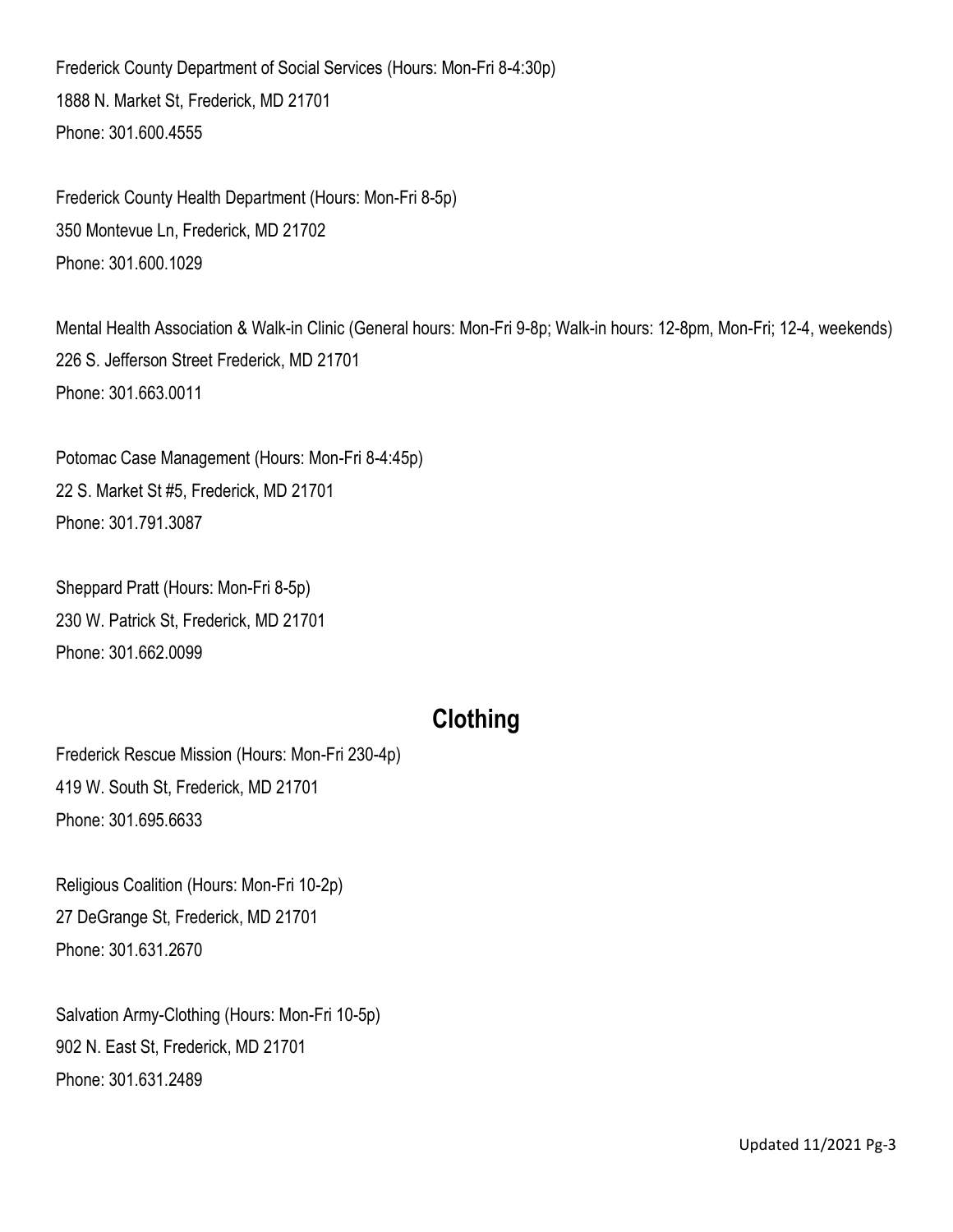# **Employment**

Division of Rehabilitation Services 1890 N. Market St #300, Frederick, MD 21701 [Phone:](https://www.google.com/search?site=async/lcl_akp&q=division+of+rehabilitation+services+dors+phone&ludocid=8115736631402863246&sa=X&ved=2ahUKEwjy4fOvturdAhVGneAKHXYuAj0Q6BMwBnoECAEQNA) [240.629.7581](https://www.google.com/search?tbm=lcl&ei=zsm0W4zjKuuN5wLs4KaICw&q=division+of+rehabilitation+services+frederick+md&oq=division+of+reh+frederick%2C+md&gs_l=psy-ab.3.0.0i7i30k1.156042.158598.0.160132.19.15.2.0.0.0.125.1211.12j3.15.0....0...1.1.64.psy-ab..5.12.857...38j0i8i7i30k1j0i13i5i30k1j0i8i13i30k1j0i5i30k1j0i7i5i30k1j0i8i30k1.0.reDy69atfdM)

Frederick County Workforce Services (Hours: Mon-Fri 8-4pm) 200 Monroe Avenue Frederick, MD 21701 Phone: 301.600.2255

Goodwill Industries 400 E. Church St, Frederick, MD 21701 [Phone:](https://www.google.com/search?site=async/lcl_akp&q=goodwill+industries+of+monocacy+valley+corporate+office+phone&ludocid=2491830386816240454&sa=X&ved=2ahUKEwigpeW8turdAhUmSN8KHQPhDQMQ6BMwB3oECAEQPw) [301.662.0622](https://www.google.com/search?tbm=lcl&ei=b8q0W5rII-ug5wK-qIugDg&q=goodwill+services+frederick+md&oq=goodwill+services+frederick+md&gs_l=psy-ab.3...18363.22659.0.23373.23.16.7.0.0.0.147.1360.12j4.16.0....0...1.1.64.psy-ab..4.0.0....0.qh7Wy6rrP08)

### **Education/School Supports**

Boys & Girls Club (Hours Mon-Sat 7:30-6p) 413 Burck Street Frederick, MD 21701 Phone[: 240.831.4330](https://www.google.com/search?q=boys+and+girls+club+frederick%2C+DM&rlz=1C1GCEA_enUS913US913&oq=boys+and+girls+club+frederick%2C+DM&aqs=chrome..69i57.6868j0j7&sourceid=chrome&ie=UTF-8)

Excel Youth 7190 Crestwood Blvd # 400, Frederick, MD 21703 Phone: 301.898.2205

Division of Rehabilitation Services (Hours: Mon-Fri 8-5pm) 1890 N. Market Street, #300 Frederick, MD 21701 Phone: 240.629.7581

Family Partnership of Frederick County (Hours: Mon-Fri 8-4pm) 8420 Gas House Pike Ste EE, Frederick, MD 21701 [Phone:](https://www.google.com/search?site=async/lcl_akp&q=frederick+family+partnership+phone&ludocid=1290349160216019624&sa=X&ved=2ahUKEwjv0ob6t-rdAhUOh-AKHa80CKMQ6BMwBXoECAEQNg) [301.600.2206](https://www.google.com/search?tbm=lcl&ei=Dcy0W6b5HPGH5wLKj6voDQ&q=family+partnership&oq=family+partnership&gs_l=psy-ab.3..0l2j0i20i263i264k1j0l7.1694.4940.0.5537.17.16.0.0.0.0.176.1317.12j3.15.0....0...1.1.64.psy-ab..5.12.1075...0i7i30k1j0i13k1j0i8i7i30k1j0i13i30k1j0i13i5i30k1j0i8i30k1j0i8i13i30k1j0i30k1.0.5pUUWwyECiM)

- Family Support Center
- Youth Connections
- Childcare Assistance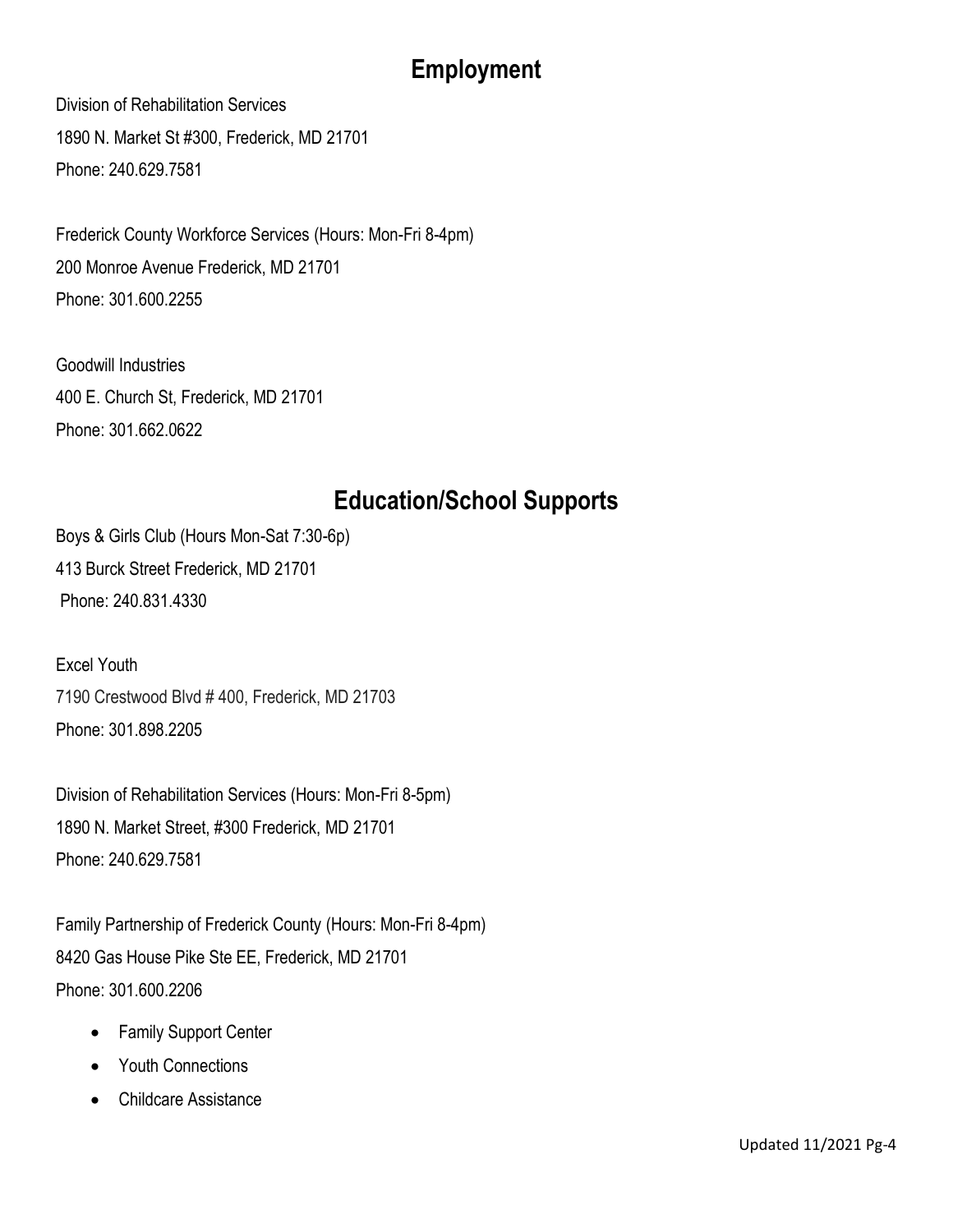Frederick Community College 7932 Opossumtown Pike, Frederick, MD 21701 Phone: 301.846.2400

Frederick County Public Schools 191 South East Street Frederick, MD 21701 Phone: 301.644.5000

Student Homelessness Initiative Partnership (SHIP), New Horizons Program 191 South East Street Frederick, MD 21701 Phone: 240.415.8971

YMCA of Frederick County (Hours: Mon-Fri 8-5p)

- Head Start
- Kids Unlimited Camp

1000 N. Market St, Frederick, MD 21701 [Phone:](https://www.google.com/search?q=ymca+of+frederick+county+md+phone&ludocid=7500740255900383792&sa=X&ved=2ahUKEwicmMDduOrdAhWkpFkKHVUdDtsQ6BMwFXoECAgQRg) [301.663.5131](https://www.google.com/search?q=YMCA+frederick%2C+MD&oq=YMCA+frederick%2C+MD&aqs=chrome..69i57j0l5.5261j0j4&sourceid=chrome&ie=UTF-8)

#### **Family Support Services**

Asian American Center 1080 W. Patrick St #16, Frederick, MD 21703 [Phone:](https://www.google.com/search?q=asian+american+center+of+frederick+phone&ludocid=7488776172886476823&sa=X&ved=2ahUKEwju567EuurdAhXJzlkKHS5rA_IQ6BMwFXoECAcQSA) [301.694.3355](https://www.google.com/search?ei=6cy0W9z_BqTJ5gLVurjYDQ&q=asian+american+center+frederick%2C+MD&oq=asian+american+center+frederick%2C+MD&gs_l=psy-ab.3..0.478106.482266..483121...0.0..0.127.1639.24j1......0....1..gws-wiz.......38j0i71j0i7i30j0i30j0i7i5i30j0i7i10i30j0i8i7i30j0i8i10i30j0i8i30j0i13.I2j41PYcG24)

Camp Jamie Frederick Health Hospital (Hospice) Frederick, MD 21701 Phone: 240.566.3030

City Youth Matrix 22 South Market Street, Suite 315 Frederick, MD 21701 Phone: 301.606.6927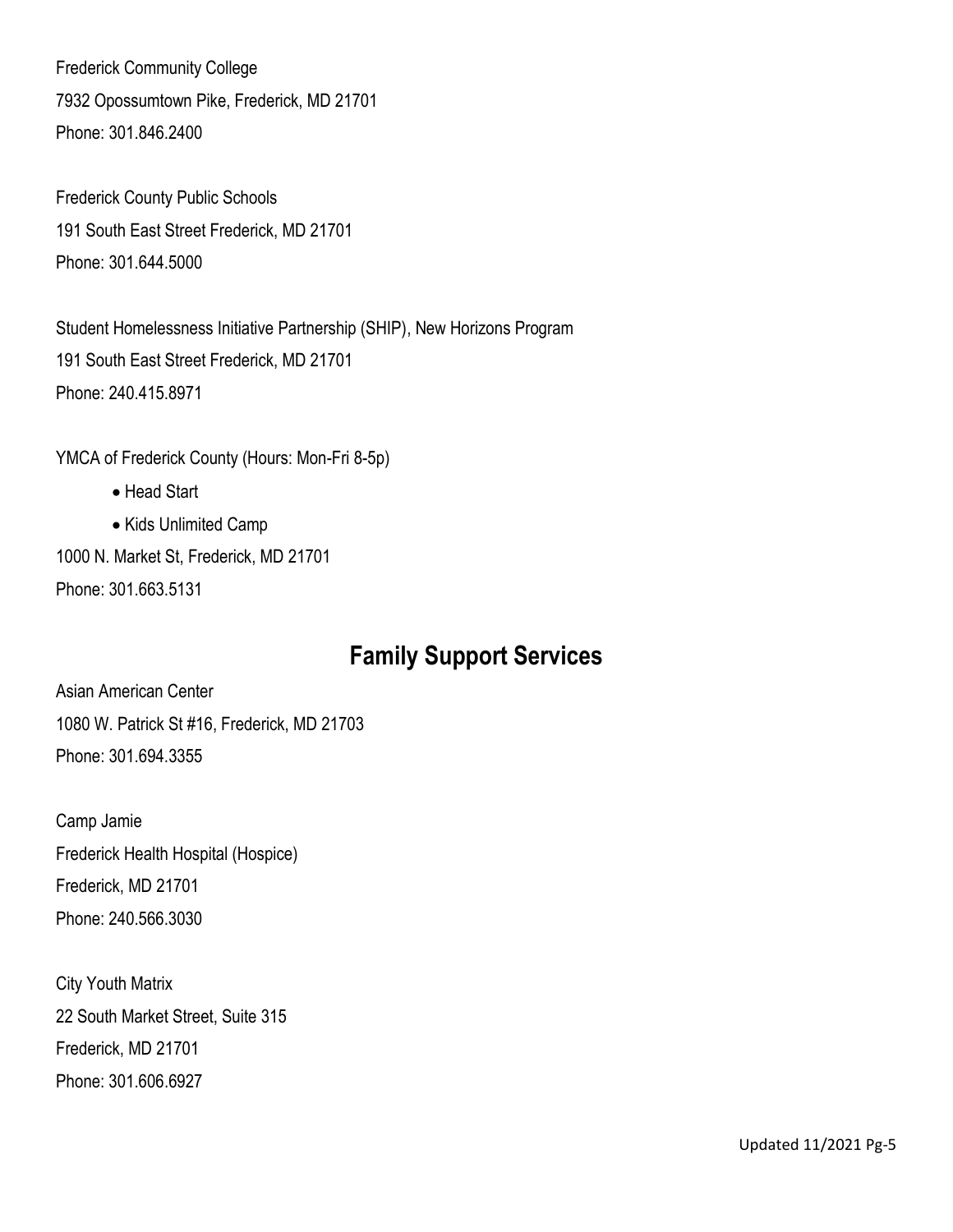Frederick County Department of Social Services 1888 N. Market St, Frederick, MD 21701 [Phone:](https://www.google.com/search?site=async/lcl_akp&q=frederick+county+department+of+social+services+phone&ludocid=15178908026755231975&sa=X&ved=2ahUKEwioz5jtr-rdAhWwhOAKHfxtAewQ6BMwBnoECAEQPQ) [301.600.4555](https://www.google.com/search?ei=dMO0W9KNHoGt5wKEn7OIDQ&q=department%20of%20social%20services&oq=department+of+social+services&gs_l=psy-ab.3..0i20i264l2j0l8.21969.31003..31165...7.0..0.113.2528.37j1......0....1..gws-wiz.......35i39j0i67j0i131j0i131i20i264j0i131i67j0i10.flr5Spaow40&npsic=0&rflfq=1&rlha=0&rllag=39427548,-77399953,1909&tbm=lcl&rldimm=15178908026755231975&ved=2ahUKEwikhtfqr-rdAhVrtlkKHbTZC_UQvS4wAnoECAAQIQ&rldoc=1&tbs=lrf:!2m1!1e2!2m1!1e3!3sIAE,lf:1,lf_ui:2)

Frederick County Government (Hours Mon-Fri 8-4p):

**Office for Children & Families, Local Care Team** 401 Sagner Avenue Frederick, MD 21701 Phone: 301.600.1077

#### **Child Advocacy Center**

Winchester Hall 12 E. Church Street Frederick, MD 21701 Phone: 301.600.1420

Frederick County Health Department (Hours: Mon-Fri 8-5p) 350 Montevue Ln, Frederick, MD 21702

- Respite Care Program: [301.600.16](https://www.google.com/search?tbm=lcl&ei=Vce0W-uxBI2O5wKiwYGoBA&q=frederick+county+health+department&oq=frederick+county+health+department&gs_l=psy-ab.3..35i39k1l2j0l8.252851.260065.0.260248.32.25.6.0.0.0.161.2372.16j9.25.0....0...1.1.64.psy-ab..1.31.2418...0i67k1j0i20i263i264k1j0i20i264k1j0i131k1j0i131i67k1j0i20i263k1j33i160k1j0i13k1j0i13i30k1j0i8i13i30k1j0i22i30k1j35i304i39k1.0.FBnDEYIQnAg)11
- On the Mark/Adolescent Clubhouse: 301.600.1029
- Substance Abuse Assessment: 301.600.1755
- Kids Like Us: 301.600.3281
- WIC Program: 301.600.2507

The Judy Center (Hours: 8:30-4p) 201 Waverley Drive Frederick, MD 21702 Phone: 240.236.8772

Spanish-Speaking Community of MD (Hours: call for hours) 329 S. Jefferson Street Frederick, MD, 21701 Phone: 240.877.7466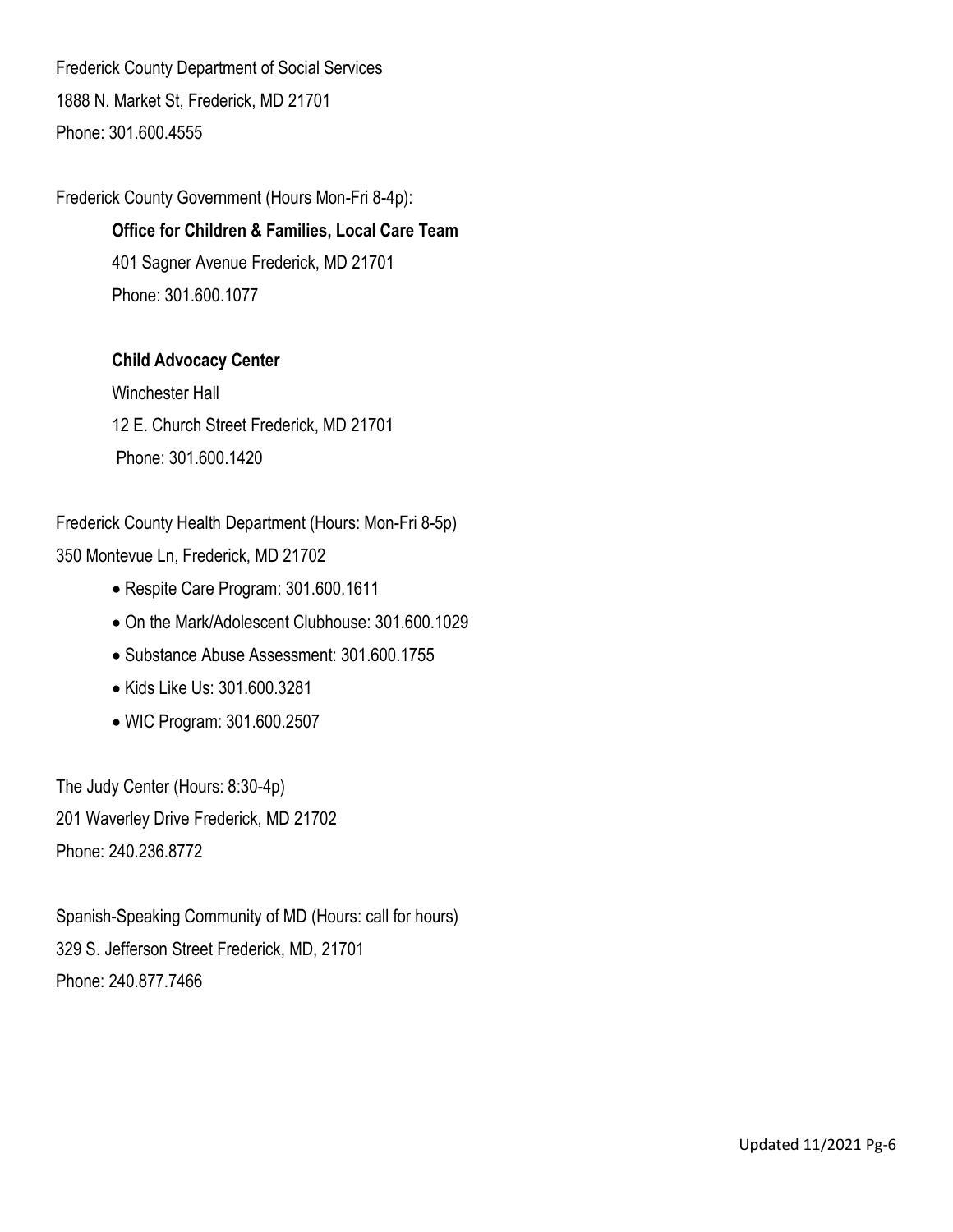Sheppard Pratt

230 W. Patrick St, Frederick, MD 21701

[Phone:](https://www.google.com/search?site=async/lcl_akp&q=way+station+inc+phone&ludocid=15536188269660015553&sa=X&ved=2ahUKEwiUxuWQterdAhWrV98KHWQkCyEQ6BMwBnoECAEQOw) [301.662.0099/](https://www.google.com/search?tbm=lcl&ei=h8i0W6SoBqfs5gLg8YnYDQ&q=way+station+frederick%2C+md&oq=way+station+frederick%2C+md&gs_l=psy-ab.3...150886.152806.0.152989.17.10.0.0.0.0.122.198.1j1.2.0....0...1.1.64.psy-ab..17.0.0....0.aupKpQ8xoOc) 2-1-1

- Family Preservation Program (Hours: Mon-Fri 8:30-1p)
- Camp Journey Respite Program (Hours: Mon-Fri 9-5p)
- Children's Mobile Crisis (Hours: 24/7), 2-1-1

Maryland Coalition of Families 10632 Little Patuxent Parkway Columbia, MD 21044 Phone: 443.472.9384

Mental Health Association (General hours: Mon-Fri 9-8p; Walk-in hours: 12-8pm, Mon-Fri; 12-4, weekends)

226 S. Jefferson Street Frederick, MD 21701

[Phone:](https://www.google.com/search?site=async/lcl_akp&q=mental+health+management+agency+phone&ludocid=12490626085144174066&sa=X&ved=2ahUKEwiE8oi9tOrdAhVjh-AKHdLDDXYQ6BMwBXoECAEQLw) [301.6](https://www.google.com/search?tbm=lcl&ei=Wsi0W6-qE82L5wLBpYXoBQ&q=mental+health+management+agency&oq=mental+health&gs_l=psy-ab.3.0.35i39k1l2j0i20i263i264k1j0i67k1j0i131i67k1j0i67k1j0i131i67k1l2j0i131k1j0.20820.21857.0.22956.13.11.0.0.0.0.160.1159.5j6.11.0....0...1.1.64.psy-ab..2.11.1156...0i20i264k1j0i10i67k1.0.-_fiSunvPBQ)63.0011

- Families Impacted by Incarceration Program (FIIP)
- Healthy Families Frederick (HHF)
- Systems Navigation Services  $\circ$  Including youth mental health services

#### **Food**

Frederick Community Action Agency (Hours: call for hours) 100 S. Market St, Frederick, MD 21701 Phone: [301.600.1506](https://www.google.com/search?ei=ps-0W8ERptvmAqPXu6gD&q=Frederick+Community+Action+Agency&oq=Frederick+Community+Action+Agency&gs_l=psy-ab.3..0l3j0i22i30l5j38.68737.70013..70204...1.0..0.62.122.2......0....1j2..gws-wiz.......0i71.SDqIxBN4hMo)

Frederick Rescue Mission (Hours: 8a-5p, closed on Sunday) 419 W South St, Frederick, MD 21701 Phone: [301.695.6633](https://www.google.com/search?q=frederick+rescue+mission&rlz=1C1GCEA_enUS913US913&oq=frederick+rescue+mission&aqs=chrome..69i57j46i175i199i512j0i512l2.3430j0j7&sourceid=chrome&ie=UTF-8)

Food Distribution Public WebApp

[Food Distribution Public WebApp \(arcgis.com\)](https://fcgmd.maps.arcgis.com/apps/webappviewer/index.html?id=d666d90246c1495392d777191934707e)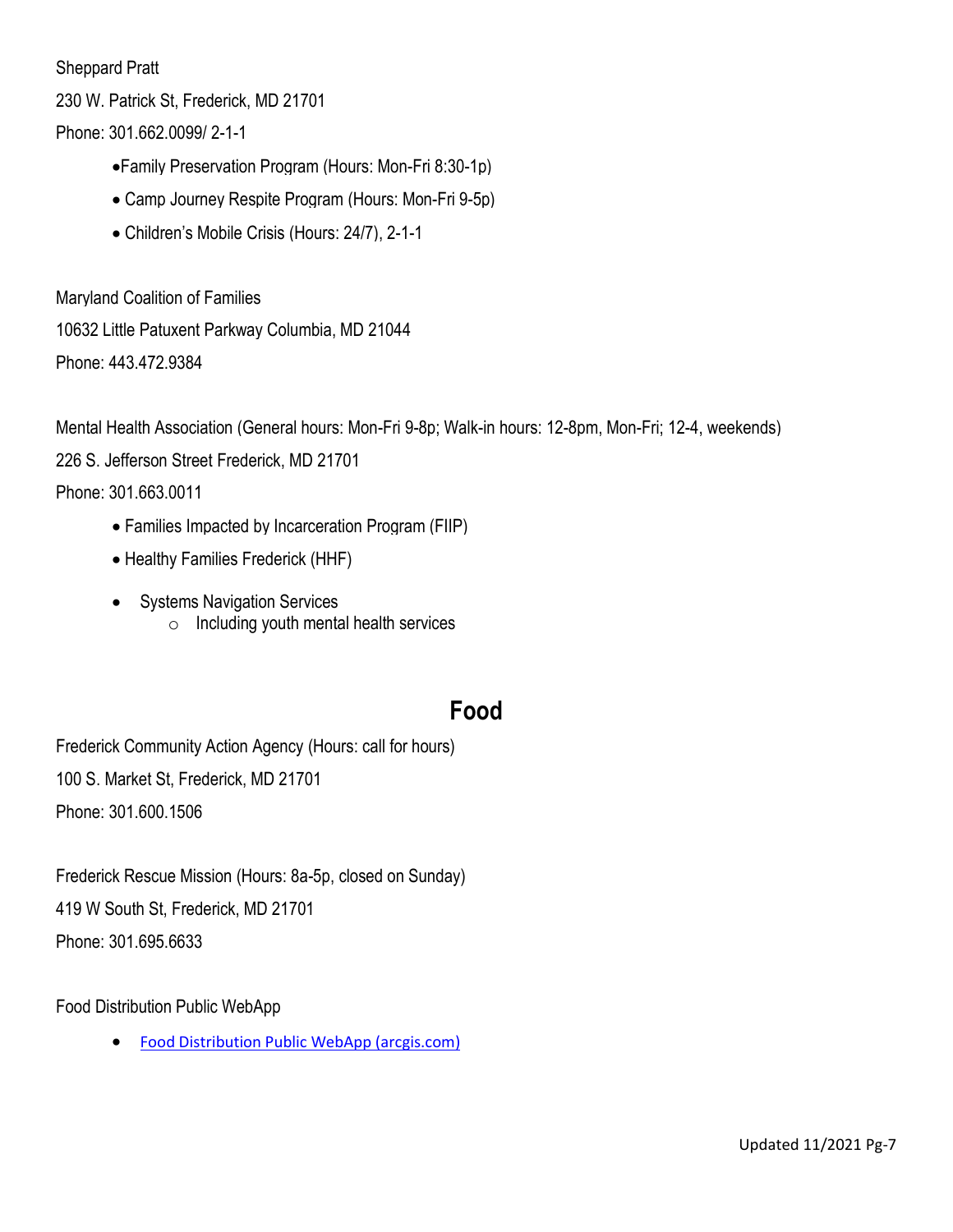Food Pantries:

- Walkersville: 301.845.4229
- Jefferson: 301.473.8626
- Knoxville: 301.834.7221
- Brunswick: 301.834.9718
- Middletown: 301.371.3182
- Mt. Airy: 301.829.0472
- Thurmont: 301.271.4554
- Urbana: 240.529.4815
- Frederick: 301.600.6263

#### **Healthcare**

Asian American Center (Healthcare workers, child/maternal health) 1080 W. Patrick St #16, Frederick, MD 21703 [Phone:](https://www.google.com/search?q=asian+american+center+of+frederick+phone&ludocid=7488776172886476823&sa=X&ved=2ahUKEwju567EuurdAhXJzlkKHS5rA_IQ6BMwFXoECAcQSA) [301.694.3355](https://www.google.com/search?ei=6cy0W9z_BqTJ5gLVurjYDQ&q=asian+american+center+frederick%2C+MD&oq=asian+american+center+frederick%2C+MD&gs_l=psy-ab.3..0.478106.482266..483121...0.0..0.127.1639.24j1......0....1..gws-wiz.......38j0i71j0i7i30j0i30j0i7i5i30j0i7i10i30j0i8i7i30j0i8i10i30j0i8i30j0i13.I2j41PYcG24)

Community Action Agency, Community Health Center (Hours: Mon-Fri 8:30-5pm) 100 South Market Street Frederick, MD 21701 301.600.1393

Frederick County Health Department (including Dental Care) 350 Montevue Ln, Frederick, MD 21702 [Phone:](https://www.google.com/search?site=async/lcl_akp&q=frederick+county+health+department+phone&ludocid=11856623963305109735&sa=X&ved=2ahUKEwjCkNaxtOrdAhVpRN8KHfZ0AdAQ6BMwBnoECAEQPQ) [301.600.1029](https://www.google.com/search?tbm=lcl&ei=Vce0W-uxBI2O5wKiwYGoBA&q=frederick+county+health+department&oq=frederick+county+health+department&gs_l=psy-ab.3..35i39k1l2j0l8.252851.260065.0.260248.32.25.6.0.0.0.161.2372.16j9.25.0....0...1.1.64.psy-ab..1.31.2418...0i67k1j0i20i263i264k1j0i20i264k1j0i131k1j0i131i67k1j0i20i263k1j33i160k1j0i13k1j0i13i30k1j0i8i13i30k1j0i22i30k1j35i304i39k1.0.FBnDEYIQnAg)

Frederick Memorial Hospital (Hours: 24/7) (including prenatal care) 400 W. 7th St, Frederick, MD 21701 Phone: 240.566.3300

Healthy Entry for Kids

- Dental care for low-income youth- Frederick County Health Department Dental Clinic, 301.600.1041
- Pre-natal care for low-income pregnant women-Frederick Health Hospital, 240.566.4444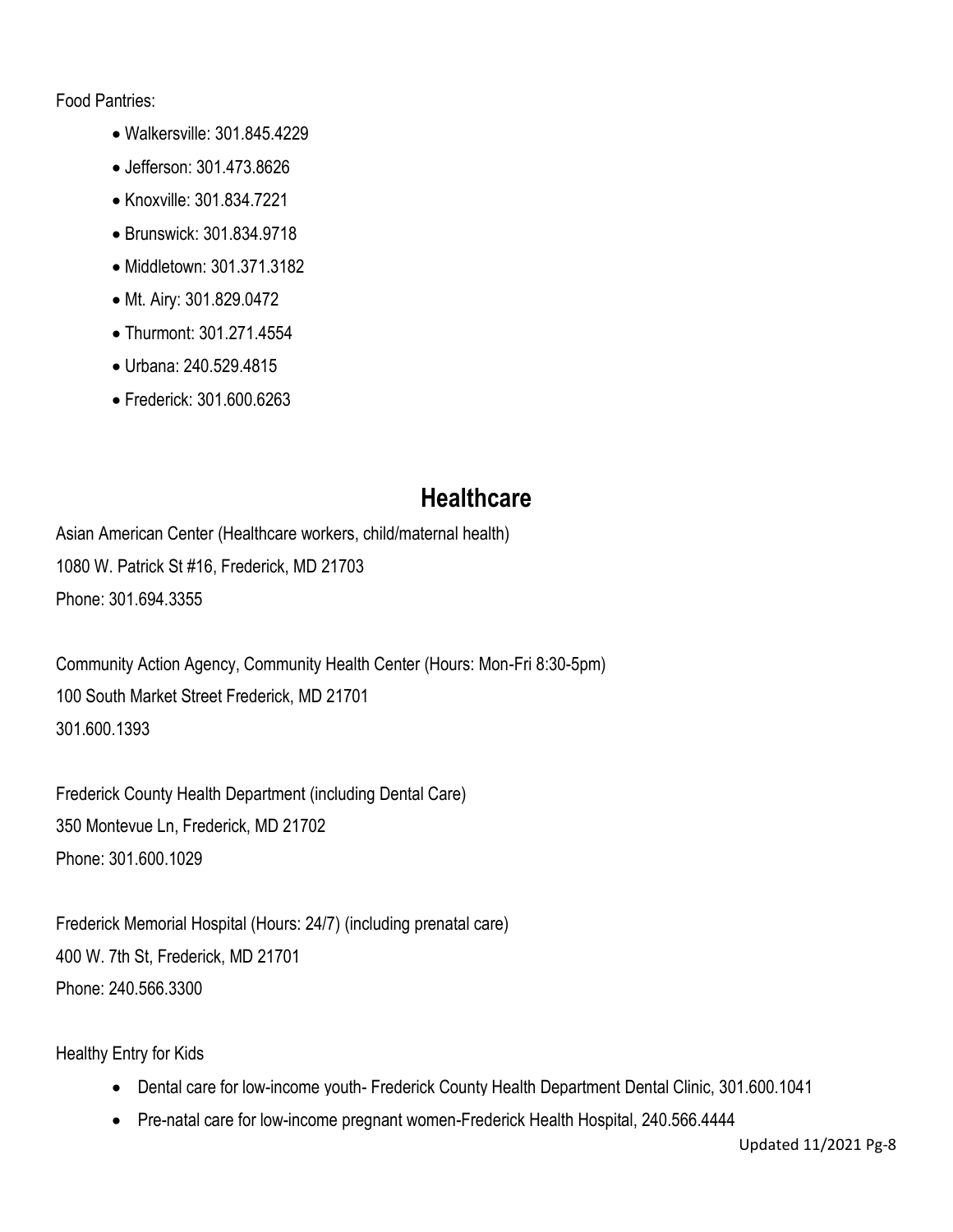Hillcrest Elementary School-based Health Center (for students of Hillcrest Elementary) 1285 Hillcrest Drive Frederick, MD 21701 240.236.3275

Mission of Mercy (Hours: call for hours) 22 S. Market St # 6D, Frederick, MD 21701 [Phone:](https://www.google.com/search?site=async/lcl_akp&q=mission+of+mercy+frederick+phone&ludocid=16666960913332686691&sa=X&ved=2ahUKEwik2aGAvOrdAhVJPN8KHQ3ICkYQ6BMwBnoECAEQPQ) 240.529.8772

Religious Coalition (Hours: Mon-Fri 10-2p) 27 DeGrange St, Frederick, MD 21701 [Phone:](https://www.google.com/search?site=async/lcl_akp&q=religious+coalition+for+emergency+human+needs+phone&ludocid=8172747279908443292&sa=X&ved=2ahUKEwjopIuIvOrdAhWDc98KHR_nDncQ6BMwBnoECAEQPQ) [301.631.2670](https://www.google.com/search?tbm=lcl&ei=VtC0W-qHIOSN5wLi4KSAAw&q=religious+coalition+frederick%2C+md&oq=religiou&gs_l=psy-ab.3.0.35i39k1j0i20i264k1j0i67k1l2j0i131i67k1j0i131k1j0i67k1j0i131k1j0i67k1j0i131k1.13763.14478.0.15626.8.8.0.0.0.0.130.666.7j1.8.0....0...1.1.64.psy-ab..0.8.665...0j0i131i20i264k1.0.Sk4gVtMUX8k)

Suicide Prevention 1.800.273.TALK (8255) to chat Text 741741 for crisis support (free, 24 hours/day); trained Crisis Counselor

#### **Housing/Shelter/Rent & Utility Bill Payment Assistance**

Advocates for Homeless Families 216 Abrecht Pl, Frederick, MD 21701 [Phone:](https://www.google.com/search?q=advocates+for+the+homeless+inc+phone&ludocid=11621646209411458022&sa=X&ved=2ahUKEwjSl6Hbr-rdAhWB1lkKHYTPDNEQ6BMwEXoECAsQPw) [301.662.2003](https://www.google.com/search?ei=lL-0W6fdNKSE5wKvpIPoBg&q=advocates+for+homeless+families&oq=advocates+for+&gs_l=psy-ab.3.0.0i20i264l2j0i131j0l7.987112.988986..990689...0.0..0.93.859.14......0....1..gws-wiz.......0i71j35i39j0i67j0i131i20i264j0i131i67.pGS1Sn2X3NE)

Frederick Community Action Agency 100 S. Market St, Frederick, MD 21701 [Phone:](https://www.google.com/search?q=frederick+community+action+agency+phone&ludocid=16805482727758756931&sa=X&ved=2ahUKEwjJgs3Nu-rdAhVMw1kKHbsBBmQQ6BMwEnoECAoQSA) [301.600.1506](https://www.google.com/search?ei=ps-0W8ERptvmAqPXu6gD&q=Frederick+Community+Action+Agency&oq=Frederick+Community+Action+Agency&gs_l=psy-ab.3..0l3j0i22i30l5j38.68737.70013..70204...1.0..0.62.122.2......0....1j2..gws-wiz.......0i71.SDqIxBN4hMo)

Frederick County Department of Housing & Community Development 401 Sagner Avenue Frederick, MD 21701 Phone: 301.600.1420

Frederick Rescue Mission 419 W. South St, Frederick, MD 21701 [Phone:](https://www.google.com/search?site=async/lcl_akp&q=frederick+rescue+mission+phone&ludocid=10045683785866325008&sa=X&ved=2ahUKEwiB9f2vterdAhVLTd8KHRrlBVIQ6BMwBnoECAEQPA) [301.695.6633](https://www.google.com/search?tbm=lcl&ei=Icm0W5T-OaXc5gKXybS4CA&q=rescue+missionfrederick%2C+md&oq=rescue+missionfrederick%2C+md&gs_l=psy-ab.3..0i7i30k1j0i8i7i30k1.61807.64359.0.64550.16.15.1.0.0.0.119.1473.8j7.15.0....0...1.1.64.psy-ab..3.12.1098...0i13k1j0i13i5i30k1j0i7i5i30k1j0i5i30k1.0.POYQDKP48C8)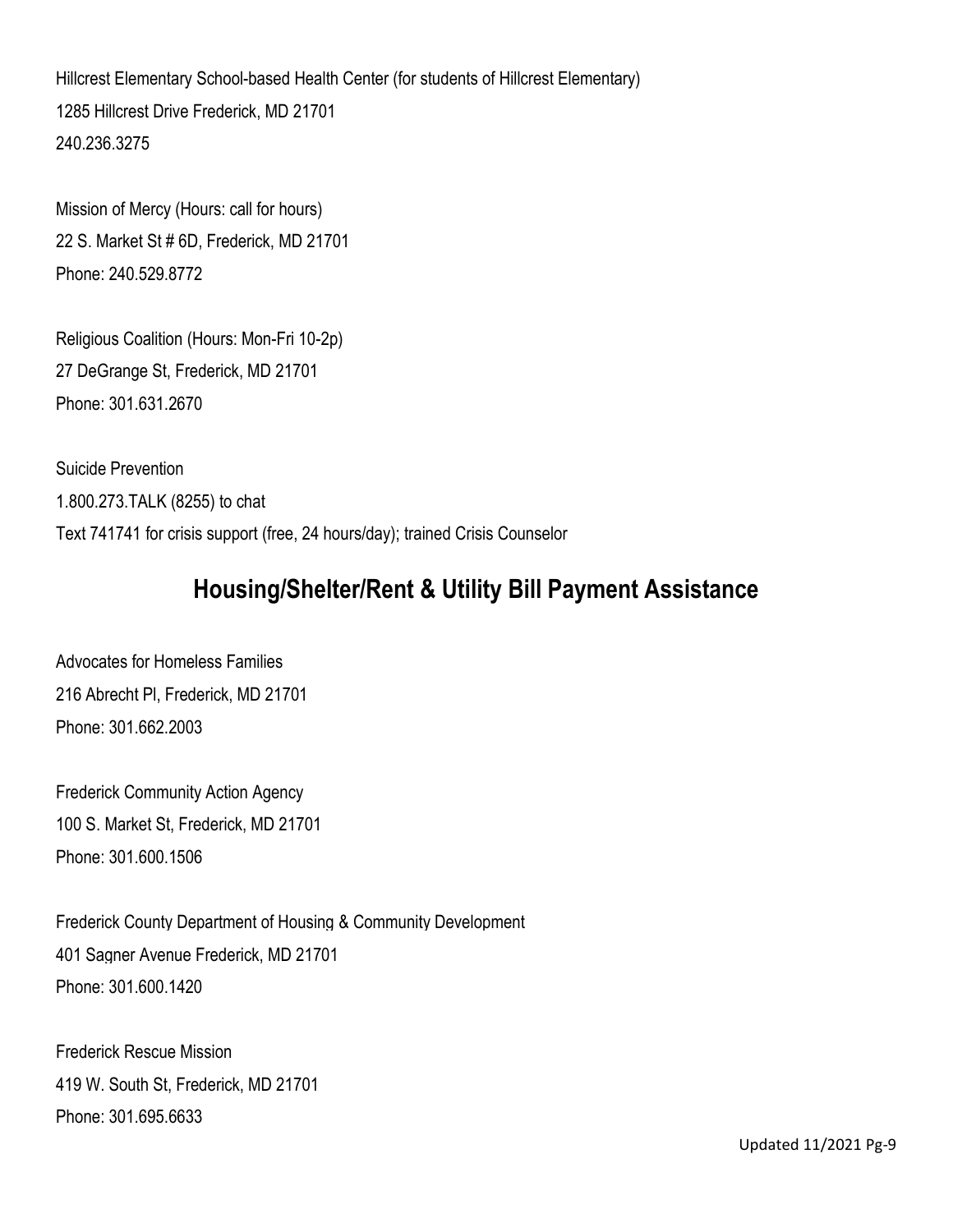Glade Valley Community Services 9224 Devilbiss Bridge Rd, Walkersville, MD 21793 [Phone:](https://www.google.com/search?site=async/lcl_akp&q=glade+valley+community+services+inc+phone&ludocid=3906704391182816101&sa=X&ved=2ahUKEwjXpc21vOrdAhXEMd8KHdSZD8EQ6BMwBXoECAEQNg) [301.845.0213](https://www.google.com/search?tbm=lcl&ei=ZtC0W_-pNPKO5wLAxInQDQ&q=Glade+Valley+Community+Services&oq=Glade+Valley+Community+Services&gs_l=psy-ab.3..0j38.94229.94229.0.94557.1.1.0.0.0.0.75.75.1.1.0....0...1.1.64.psy-ab..0.1.74....0.tvBq6kEGgWM)

Habitat for Humanity 117 E. Church St, Frederick, MD 21701 [Phone:](https://www.google.com/search?site=async/lcl_akp&q=habitat+for+humanity+frederick+phone&ludocid=15929746338960167944&sa=X&ved=2ahUKEwiK4cPBvOrdAhWtd98KHTJ9DYwQ6BMwBnoECAEQPQ) [301.698.2449](https://www.google.com/search?tbm=lcl&ei=xtC0W8mACcGO5wKFjrfYBw&q=habitat+for+humanity&oq=habitat+for+humanity&gs_l=psy-ab.3..0i20i263i264k1j0i131i67k1j0l8.16007.21863.0.22004.38.26.7.0.0.0.504.2979.10j6j1j2j0j1.21.0....0...1.1.64.psy-ab..11.27.2584.6..35i39k1j0i131k1j0i67k1j0i20i264k1j0i131i20i264k1j0i10k1j0i131i10k1.67.I8ESuYG_R4A)

Housing Authority of the City of Frederick 209 Madison Street Frederick, MD 21701 Phone: 301.662.8173

Interfaith Housing Alliance, Inc. 5301 Buckeystown Pike #320, Frederick, MD 21704 [Phone:](https://www.google.com/search?site=async/lcl_akp&q=interfaith+housing+alliance+phone&ludocid=10054039132751906000&sa=X&ved=2ahUKEwi_s7jNvOrdAhVyZN8KHR4dDCwQ6BMwBnoECAEQPQ) [301.662.4225](https://www.google.com/search?tbm=lcl&ei=3dC0W9xjrt_mArHtvNgO&q=Interfaith+Housing+Alliance%2C+Inc.&oq=Interfaith+Housing+Alliance%2C+Inc.&gs_l=psy-ab.3..0i22i30k1.25938.25938.0.26293.1.1.0.0.0.0.80.80.1.1.0....0...1.1.64.psy-ab..0.1.80....0.SSKm00Vd5sI)

Outreach for the Needy (St. Peter's Catholic Church) 9190 Church Street Union Bridge, MD 21791 Phone: 301.898.5111

Religious Coalition (Hours: 6:30p-7a) 27 DeGrange St, Frederick, MD 21701 [Phone:](https://www.google.com/search?site=async/lcl_akp&q=religious+coalition+for+emergency+human+needs+phone&ludocid=8172747279908443292&sa=X&ved=2ahUKEwjopIuIvOrdAhWDc98KHR_nDncQ6BMwBnoECAEQPQ) [301.631.2670](https://www.google.com/search?tbm=lcl&ei=VtC0W-qHIOSN5wLi4KSAAw&q=religious+coalition+frederick%2C+md&oq=religiou&gs_l=psy-ab.3.0.35i39k1j0i20i264k1j0i67k1l2j0i131i67k1j0i131k1j0i67k1j0i131k1j0i67k1j0i131k1.13763.14478.0.15626.8.8.0.0.0.0.130.666.7j1.8.0....0...1.1.64.psy-ab..0.8.665...0j0i131i20i264k1.0.Sk4gVtMUX8k)

Salvation Army 223 W. 5th St, Frederick, MD 21701 Phone: [301.662.2311](https://www.google.com/search?tbm=lcl&ei=usm0W476HYzs5gLJ3bS4Cw&q=salvation+army+frederick%2C+md&oq=salvation+army+frederick%2C+md&gs_l=psy-ab.3..0j0i7i30k1l9.16574.18963.0.19175.18.16.2.0.0.0.132.1400.11j5.16.0....0...1.1.64.psy-ab..1.16.1222...38j0i7i10i30k1j0i13i30k1j0i7i5i30k1j0i8i7i30k1j0i8i30k1j0i13k1.0.V3b6CHs7SwI)

#### **Public Assistance Programs**

Frederick County Health Department 350 Montevue Ln, Frederick, MD 21702 [Phone:](https://www.google.com/search?site=async/lcl_akp&q=frederick+county+health+department+phone&ludocid=11856623963305109735&sa=X&ved=2ahUKEwjCkNaxtOrdAhVpRN8KHfZ0AdAQ6BMwBnoECAEQPQ) [301.600.1029](https://www.google.com/search?tbm=lcl&ei=Vce0W-uxBI2O5wKiwYGoBA&q=frederick+county+health+department&oq=frederick+county+health+department&gs_l=psy-ab.3..35i39k1l2j0l8.252851.260065.0.260248.32.25.6.0.0.0.161.2372.16j9.25.0....0...1.1.64.psy-ab..1.31.2418...0i67k1j0i20i263i264k1j0i20i264k1j0i131k1j0i131i67k1j0i20i263k1j33i160k1j0i13k1j0i13i30k1j0i8i13i30k1j0i22i30k1j35i304i39k1.0.FBnDEYIQnAg)